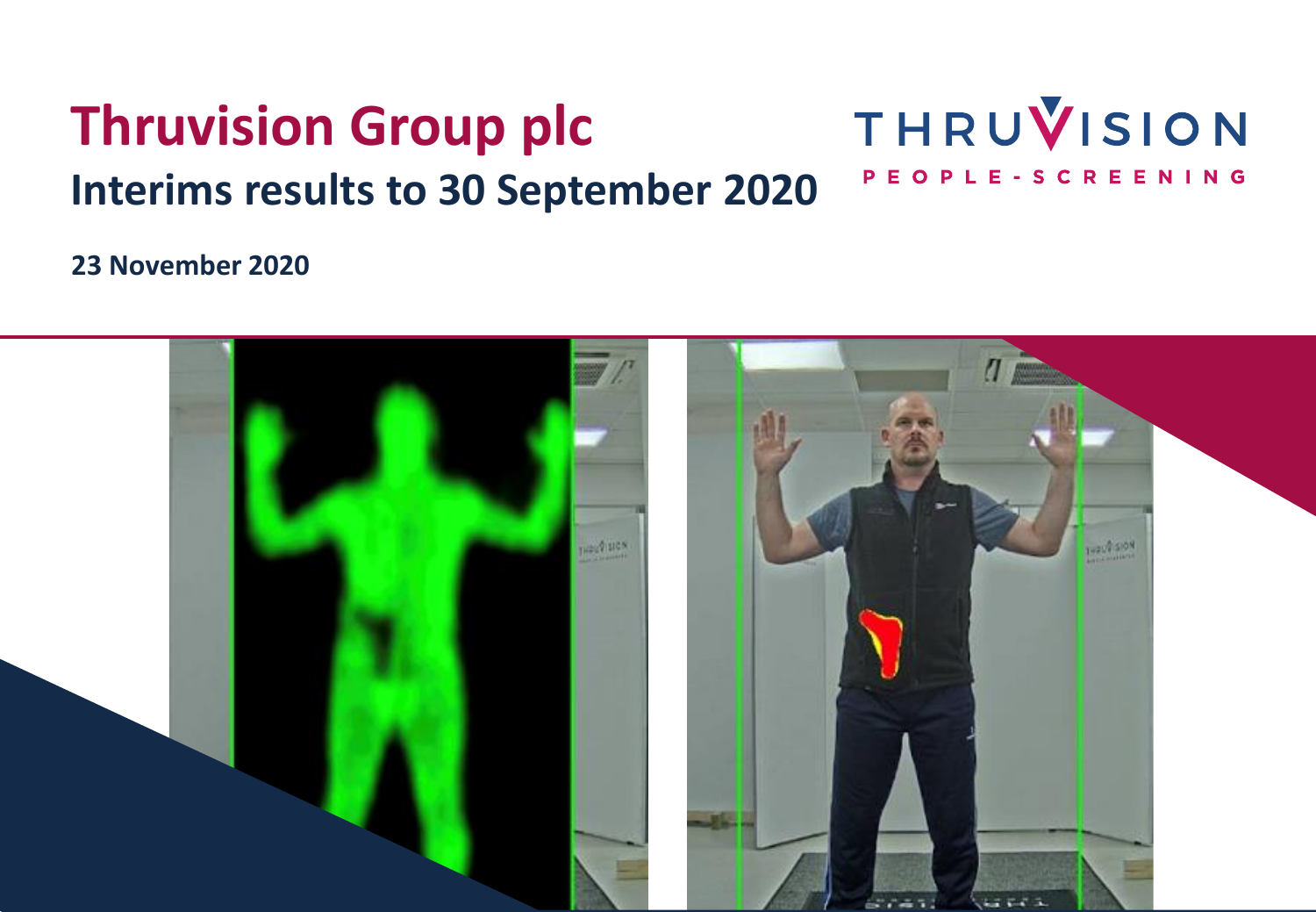# **Highlights**

**Despite challenges presented by Coronavirus, strong Q2 performance and careful overheads management resulted in break-even EBITDA for the first half. The varying effects of the pandemic on our different market segments driving further focus within business**

- Revenues broadly flat at £4.7 million (H1 2020 £4.8 million) with average revenue per unit and gross margins steady
- ▼ Break-even EBITDA achieved (H1 2020: (£0.2 million) loss) based on careful overhead management
- Continued mix of new "flagship" customer wins and further purchases by existing customers
	- **Profit Protection** four new Profit Protection customers, including Superdrug's parent company AS Watson, plus three returning customers, with CEVA Logistics signing since period end
	- **Customs** Second significant order from US Customs, and major Gulf State becomes ninth international customer
	- **Aviation** for employee screening, LaGuardia becomes third airport customer along with further purchase by Seattle Airport, and Coronavirus-delayed US Transportation Security Administration testing for passenger screening now restarting
	- First lease hire deals completed in Profit Protection
- Cash at 30 September 2020 of £5.0 million (31 March 2020: £8.4 million), with cash at 20 November 2020 of £7.8 million

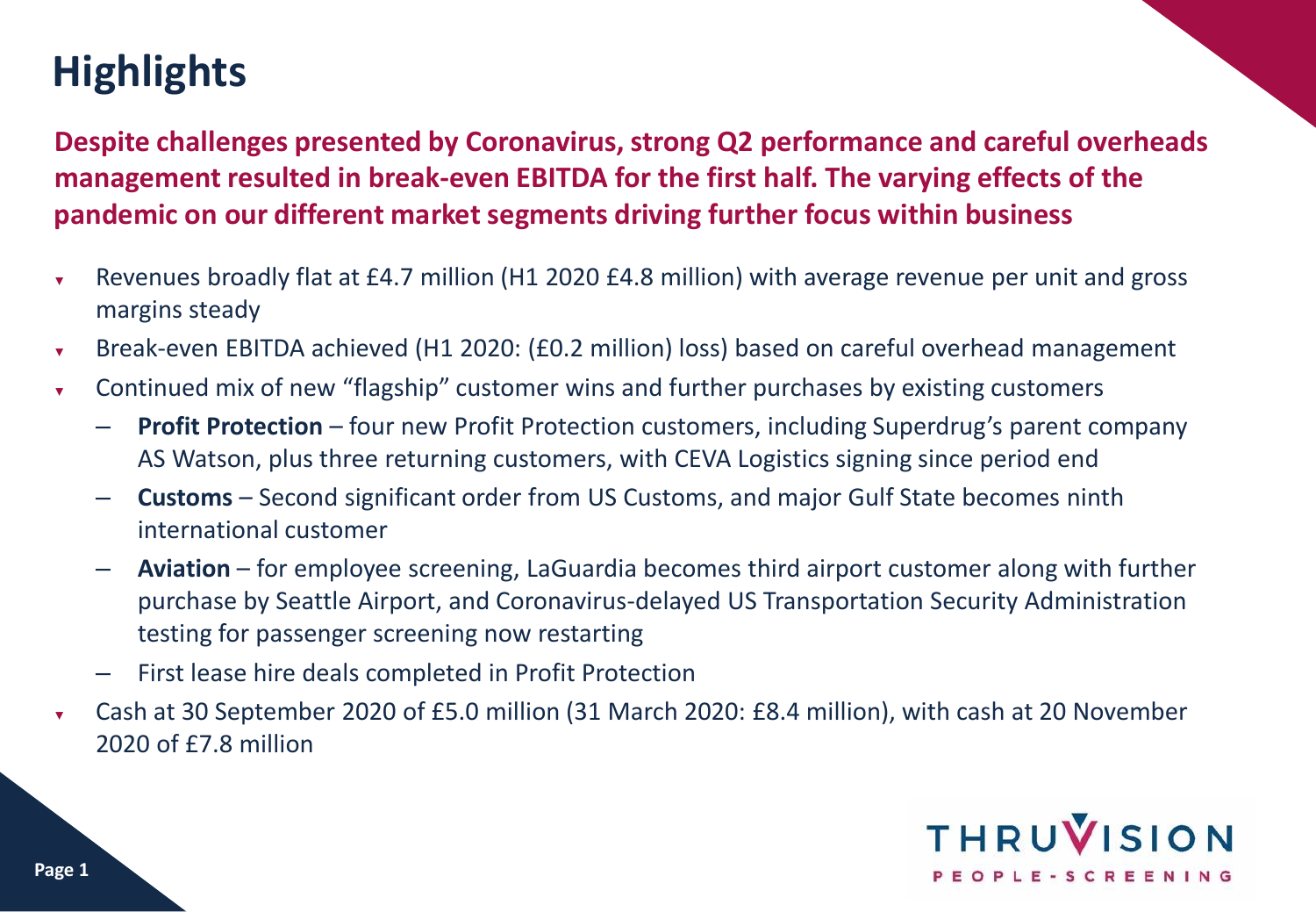## **FY21 Half Year Income Statement**

### **Strong second quarter and break-even EBITDA based on careful overheads management**

| £ million            | H1<br><b>FY21</b> | H <sub>1</sub><br><b>FY20</b> | % change |
|----------------------|-------------------|-------------------------------|----------|
| <b>Revenue</b>       | 4.7               | 4.8                           | (2%)     |
| <b>Gross Profit</b>  | 2.3               | 2.3                           | 0%       |
| <b>Gross Margin</b>  | 48%               | 48%                           | 0%       |
| Total admin expenses | (2.2)             | (2.5)                         | (12%)    |
| <b>EBITDA*</b>       | 0.0               | (0.2)                         |          |

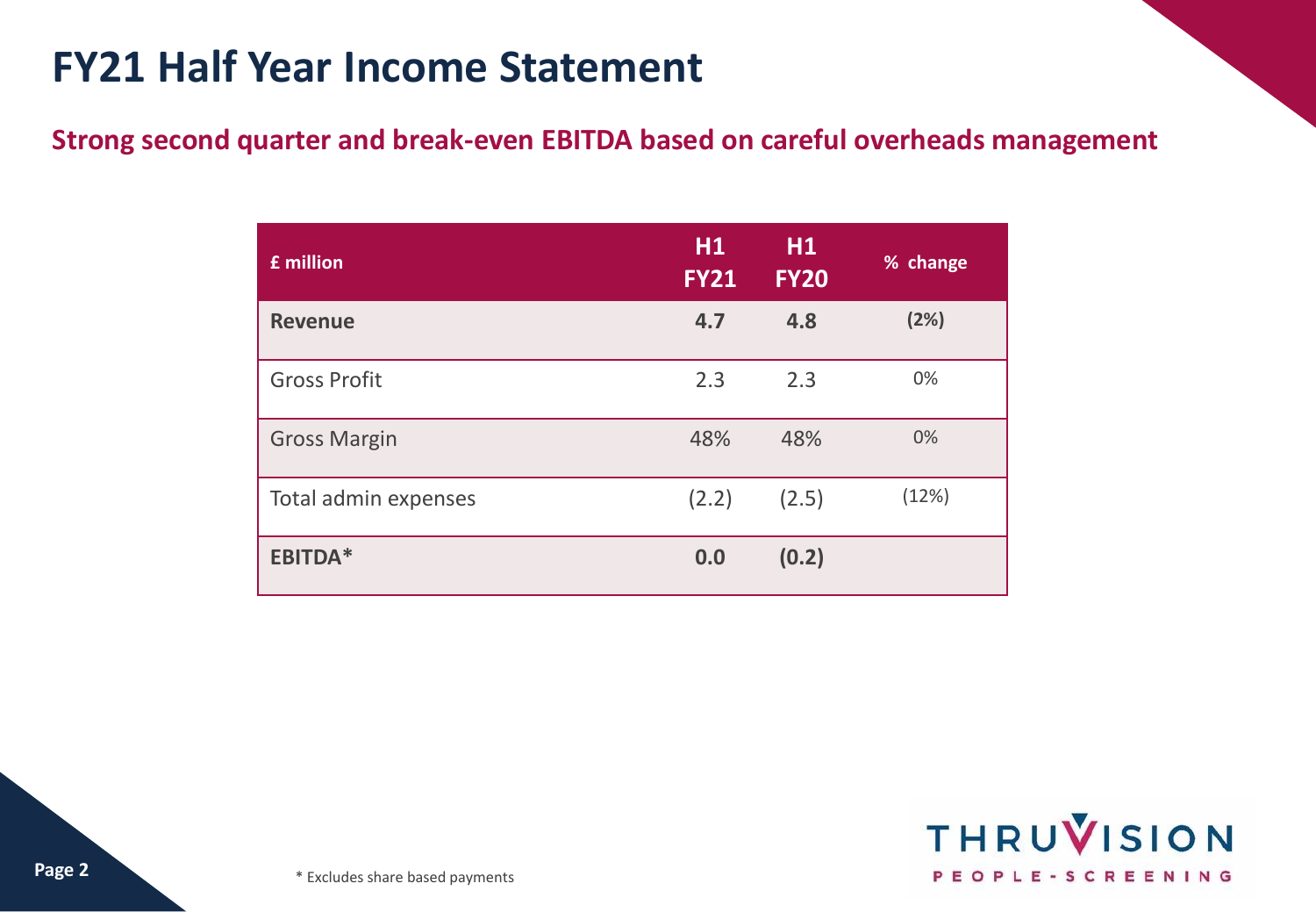### **Overhead costs**

- **Overheads** reduced from 52% to 49% of revenue and continue to be closely managed
- ▼ **Engineering** decreased by £0.1 million less external R&D spend and reduced travel
- ▼ **Sales & Marketing**  flat despite our investment in our strategically important US and Profit Protection markets. Investment in two new sales heads offset by close cost management and a reduction in travel specifically to and from Middle East and APAC
- **Property & Administration, PLC & Management** – savings primarily due to reduced travel

| <b>Overhead costs *</b><br>£ million | H <sub>1</sub><br><b>FY21</b> | H1<br><b>FY20</b> |
|--------------------------------------|-------------------------------|-------------------|
| Engineering                          | (0.7)                         | (0.8)             |
| Sales & Marketing                    | (0.8)                         | (0.8)             |
| <b>Property &amp; Administration</b> | (0.2)                         | (0.3)             |
| PLC & Management                     | (0.5)                         | (0.6)             |
| <b>Total</b>                         | (2.2)                         | (2.5)             |

\* Excludes Share Option charges, Depreciation & FX

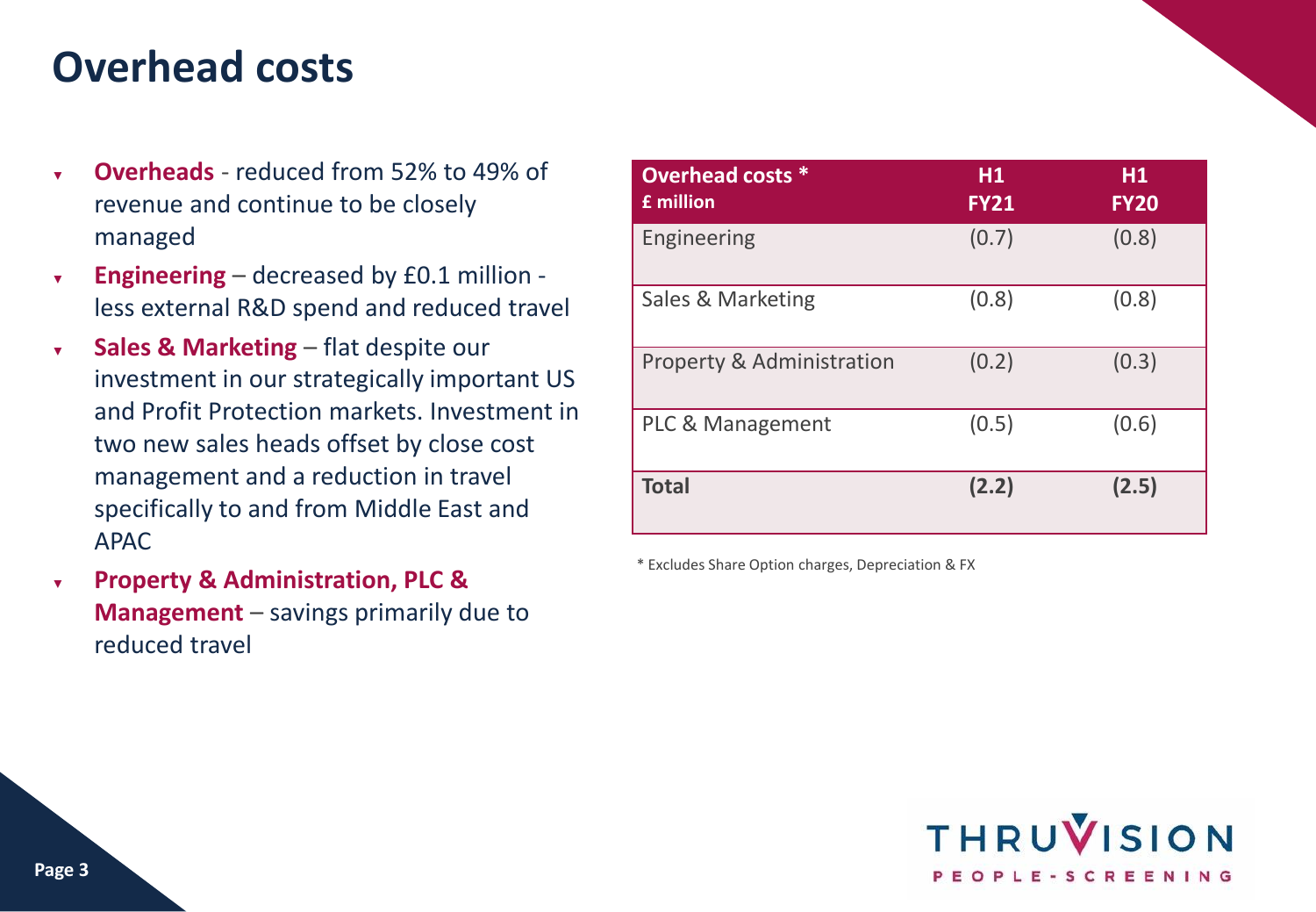## **Cash flow bridge**



- ▼ Debtor balance at 30 September 2020 of £6.9m, £5.3m increase on prior period. Included CBP cash of £3.7m now received
- ▼ Cash balance as at 20 November 2020 of £7.8m with debtors due of £2.7m
- ▼ Working Capital deferred revenue £1.7m being warranty and support for CBP and State INL
- ▼ Two lease deal totalling £200k in period. La Guardia and FootAsylum, self funded
- ▼ Majority of revenue booked in Q2. Cash collection post period end

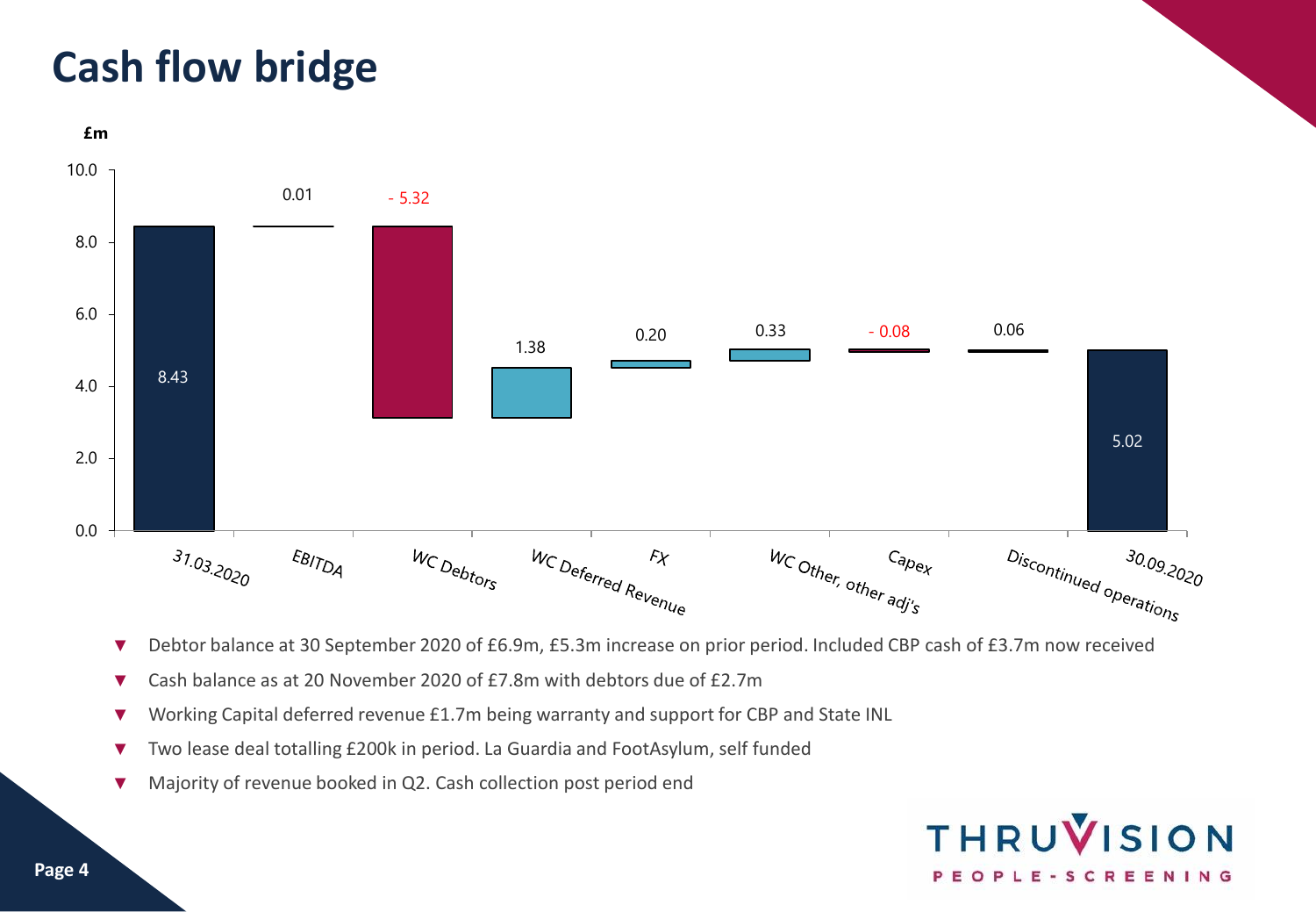## **Impact of Coronavirus on our markets …**

### **PROFIT PROTECTION**

**Reducing staff theft from warehouses by up to 80%**



**Strong increase in interest given booming online sales, with increasing focus on staff safety, as well as theft reduction**

**CUSTOMS**

**Checking travellers for concealed contraband**



**Least impact given longer sales cycles but international travel restrictions making trials harder to organise and run**

### **AVIATION**

**Deterring attacks on aircraft and airports**



**Impacted although US less so than Europe … but mandatory requirement means strategic interest remains**

### **VENUES & TRANSPORT**

**Protecting travellers & visitors from terrorism**



**Impacted with significant medium term implications for most organisations in these sectors making them less attractive**

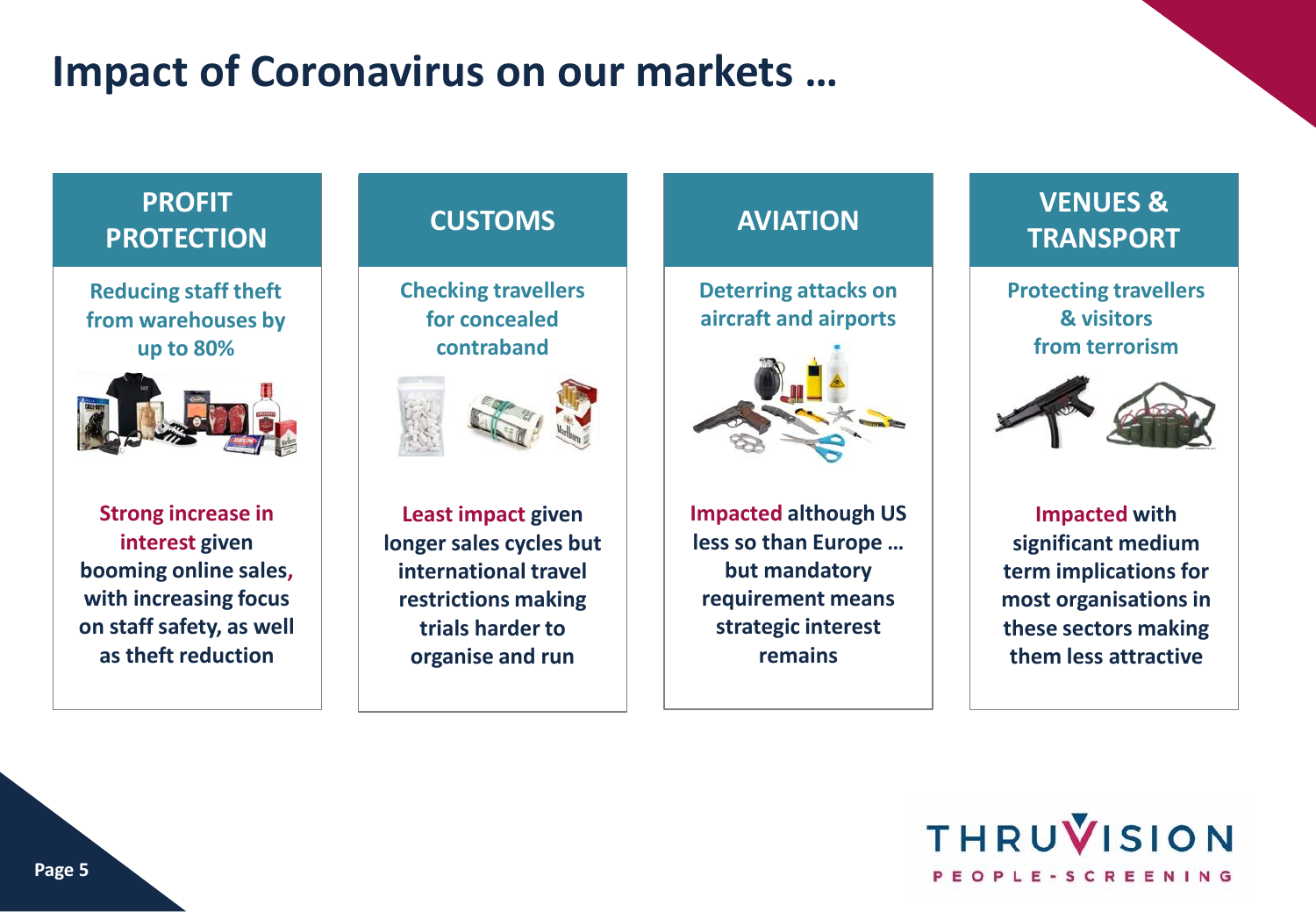## **"Safe Distance" Security**

**Coronavirus pandemic means customers now looking at how they can completely remove the need for physical "pat-downs"**



**Unsafe and ineffective current search procedure**



PEOPLE-SCREENING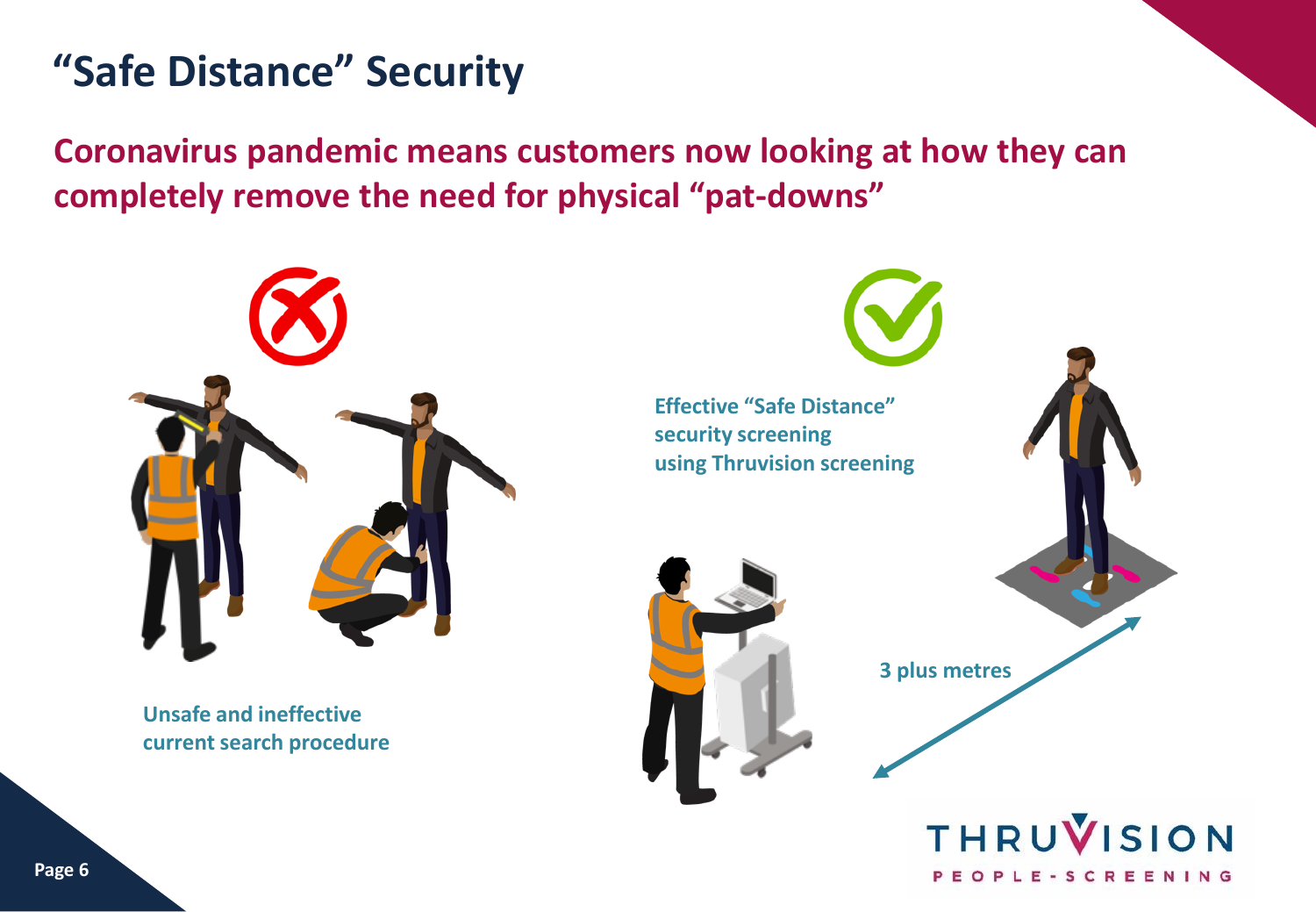## **Profit Protection …**

### **Reducing staff theft at retail and logistics distribution centres (DCs)**

#### **Market characteristics**

- ▼ Approx 25,000 DCs in UK and Europe, and 20,000 in US, and growing as shift to online retailing continues
- ▼ Focus on Global Logistics, Grocery, Healthcare, Apparel and **Electronics**

#### **Update**

- ▼ Very slow start to the period given lock-down
- ▼ **AS Watson**, **FootAsylum** and **Wilko** added as new customers in half, with **CEVA Logistics** added since
- ▼ Several **material opportunities** in UK and US now at operational trials stage
- ▼ Customers mostly now buying **new LPC8** model, with even **higher performance LPC16** now being trialled in US
- ▼ **Sales team strengthened** with addition of senior personnel in US and Holland

*"Eight of the world's top ten retailers place their faith in us because our teams of specialists can deliver the solutions, value-added logistics services and support required."*

**Mathieu Freiburg, CEO**

\* CEVA websiteTHRUV PEOPLE-SCREENING

**Our first Top 10\* Contract Logistics customer operating across 750 locations globally** 



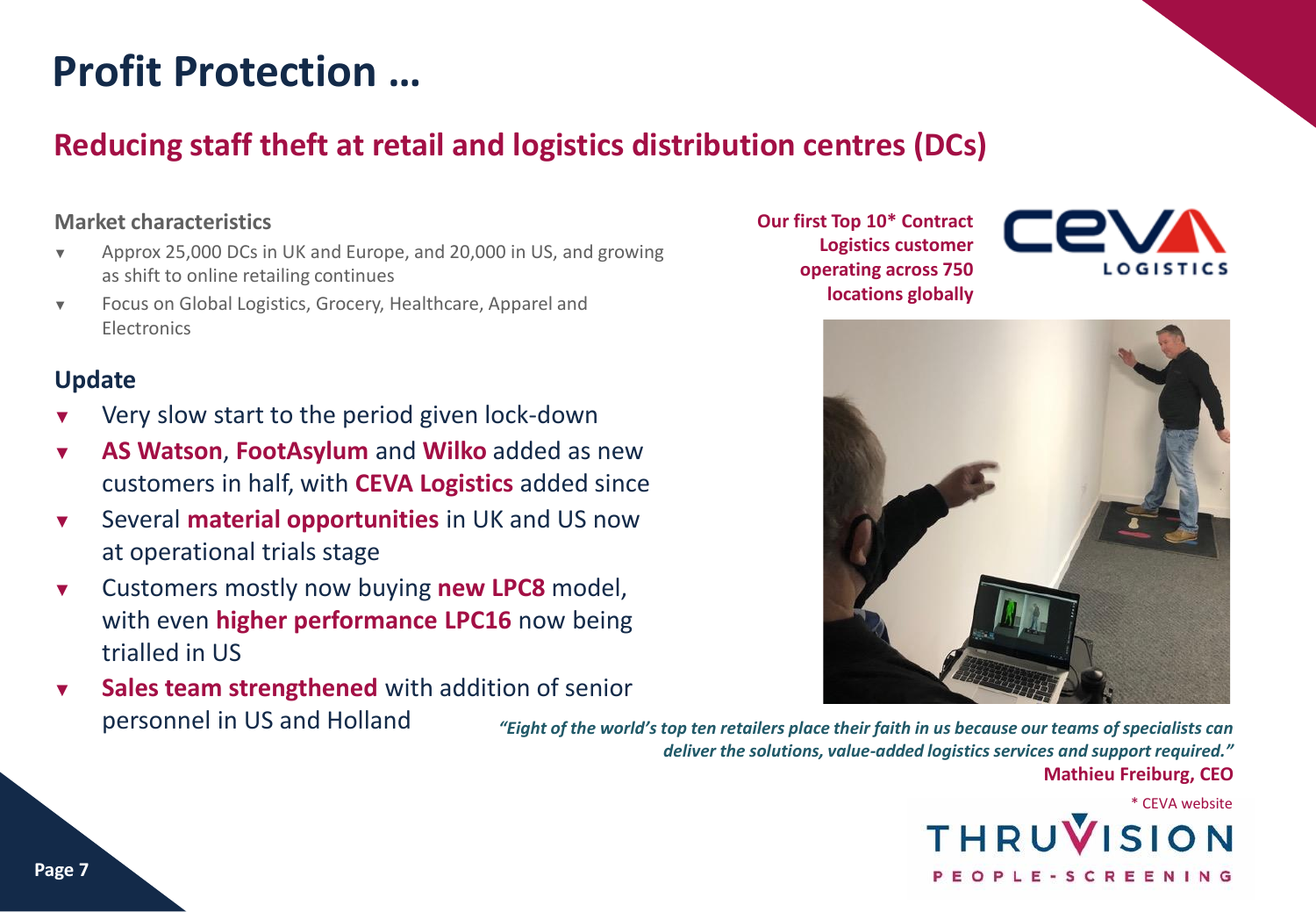### **Customs …**

### **Screening travellers for prohibited items at Ports of Entry**

#### **Market characteristics**

- ▼ National government agency customers, principally screening for cash, drugs and other contraband
- ▼ Politically important for many customs agencies, but long sales cycles

#### **Update**

- ▼ Signed **ninth** international Customs agency in the Gulf, for initial pilot deployment
- ▼ Received second major **US Customs** order
- ▼ Further ongoing trials in the **Gulf** and further interest from Asia
- ▼ New high performance 16-channel system providing greater operational flexibility

**Major Gulf State becomes Thruvision's ninth Customs Agency user**





*Pilot deployment planning major Gulf State Customs agency in main airport*

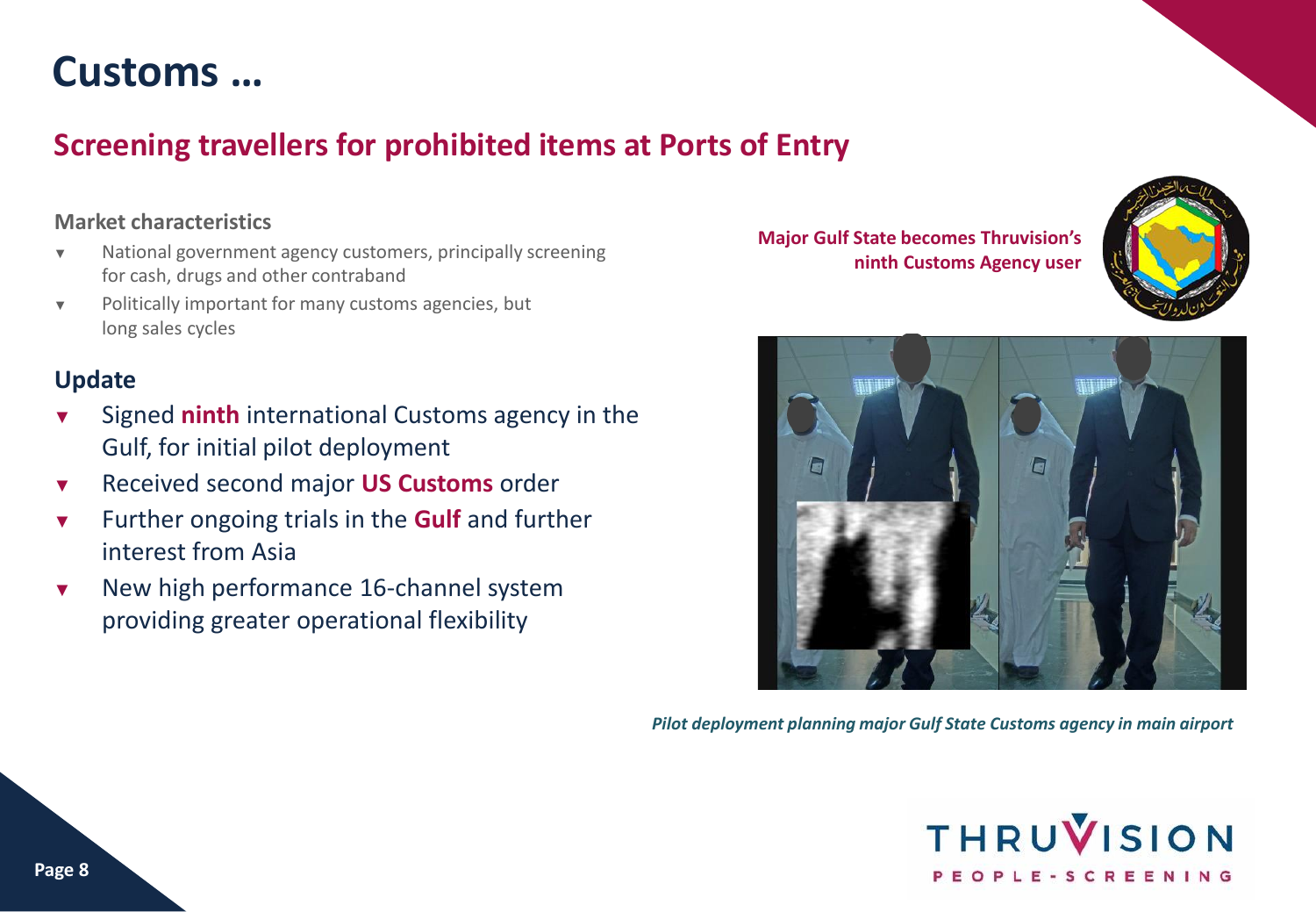## **Aviation …**

### **Deterring terrorist attacks on aircraft and airports by passengers and employees**

#### **Market characteristics**

- ▼ Sector severely impacted by COVID-19
- ▼ "Contactless Security" a major new driver, with new ICAO guidelines issued

#### **Employee screening**

- ▼ **LaGuardia** becomes third major airport user
- ▼ **Seattle** upgrades to 16-channel hardware
- Ongoing operational trials in US airports

#### **Passenger screening**

- ▼ Further improvements to performance of AI-based **DynamicDetection** algorithm completed, based on new 16-channel hardware
- ▼ Restarting delayed TSA accreditation testing
- ▼ Awareness raised across **UK and European** accreditors and airport operators

**Seattle Tacoma becomes first airport to deploy new 16-channel camera** eattle-Tacomo



*"I was emailing you with my feedback from the new Thruvision (TAC-16). The imaging and the speed is amazing! It really speeds up the process of processing people coming through our checkpoint"* **Aviation Security Supervisor, SEATAC**

> **THRUVISION** PEOPLE - SCREENING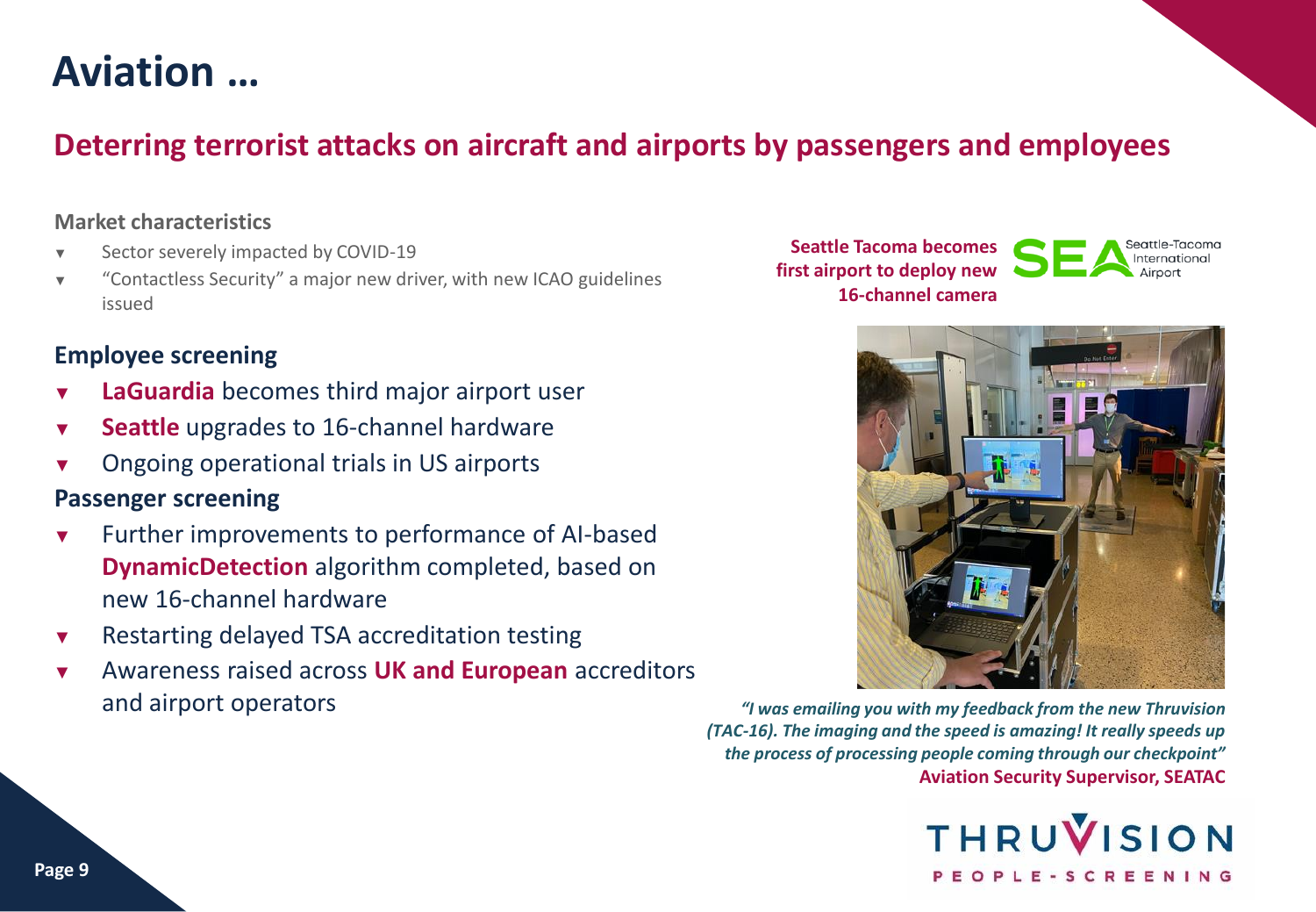## **Ongoing technology development …**

**Further significant R&D improvements, to both hardware sensitivity and AIalgorithm detection performance**



**CPC8 camera running Nov 19 version of "Dynamic Detection"**



**CPC16 camera running Oct 20 version of "Dynamic Detection"**

> **THRUVISION** PEOPLE-SCREENING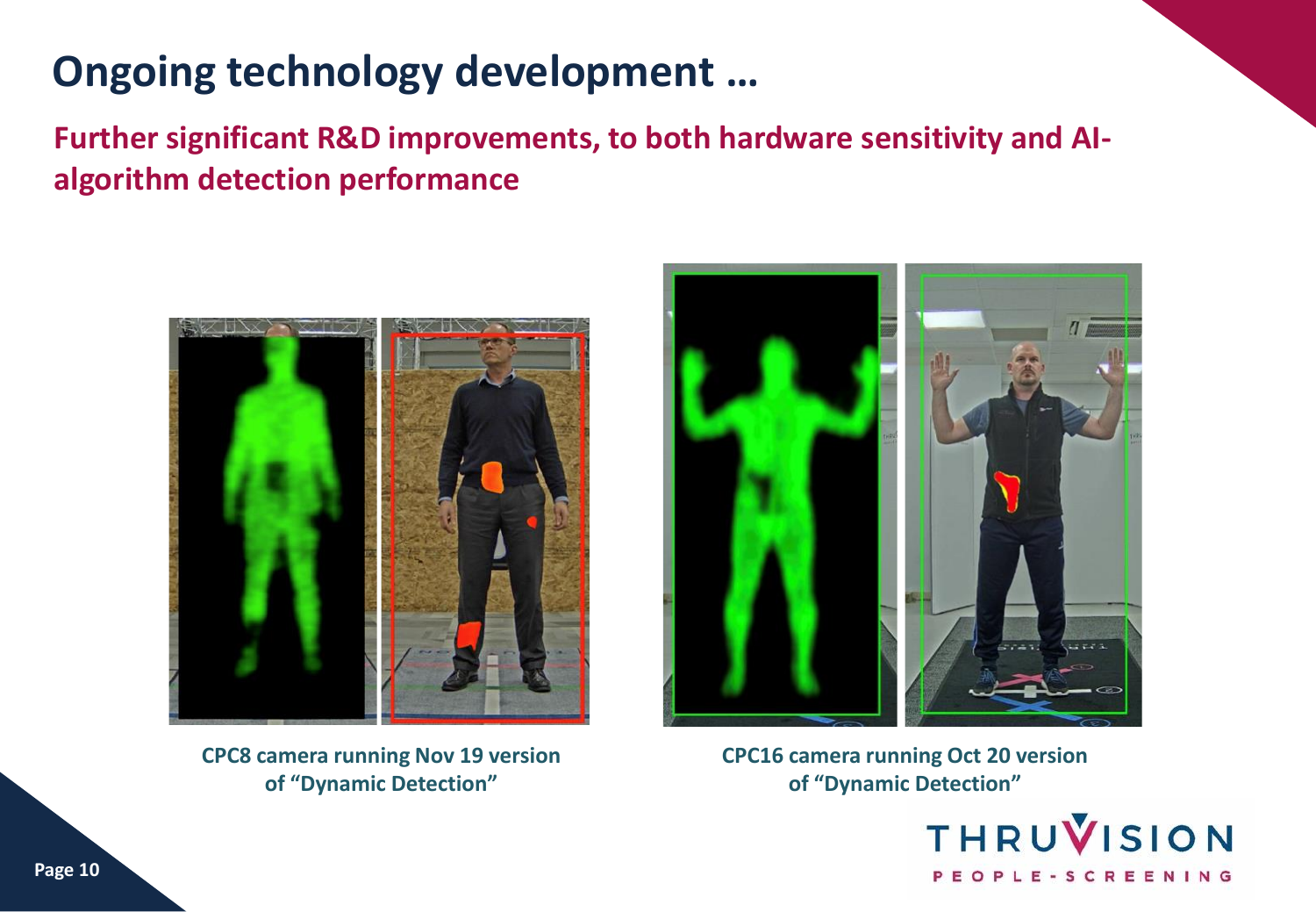## **Expanded product range …**

**Using changes to software to tailor products to specific needs of each of our markets, all based on common, modular hardware platform** 

|                               |             | <b>CAMERAS</b> | <b>SOFTWARE</b>                                                            | <b>IMAGERY</b> |  |
|-------------------------------|-------------|----------------|----------------------------------------------------------------------------|----------------|--|
| <b>PROFIT PROTECTION</b>      | LPC8        | <b>LPC16</b>   | <b>SloScan</b><br>to maximise very small item<br>detection                 |                |  |
| <b>AVIATION</b>               | <b>CPC8</b> | <b>CPC16</b>   | <b>DynamicDetection</b><br>to meet international<br>aviation standards     |                |  |
| <b>CUSTOMS</b>                | <b>TAC8</b> | <b>TAC16</b>   | <b>VariView</b><br>to maximise operational<br>flexibility                  |                |  |
| <b>VENUES &amp; TRANSPORT</b> |             | <b>HTC16</b>   | <b>MultiLane</b><br>to provide simultaneous<br>screening of walking people |                |  |

**THRUVISION** OPLE-SCREENING

the communication of the communication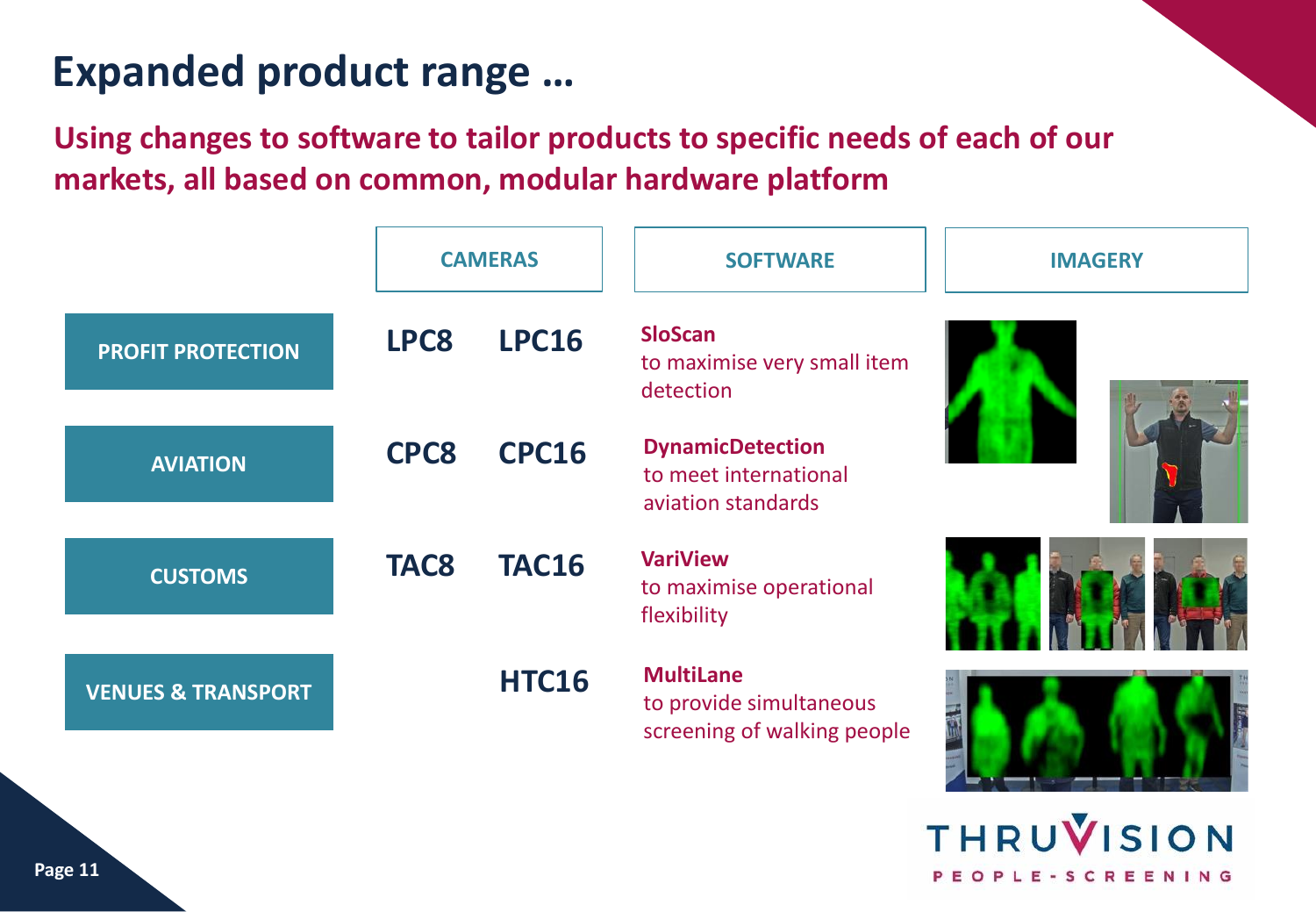### **Summary …**

**While providing guidance on Full Year remains difficult given uncertainty regarding national and international travel restrictions and the resulting impact on our ability to prosecute sales, the Board remains confident Thruvision is well placed to grow into mainstream of international security market**

- **Profit Protection market in US, UK and Europe looking increasing strong and we are** investing in extra sales resource
- ▼ Also focusing on US Aviation and International Customs market as these also provide significant post-Coronavirus opportunity
- ▼ Encouraging market uptake of broadening product range, being driven by successful R&D activities
- ▼ Overhead and cash management remains well controlled, with supportive supply chain

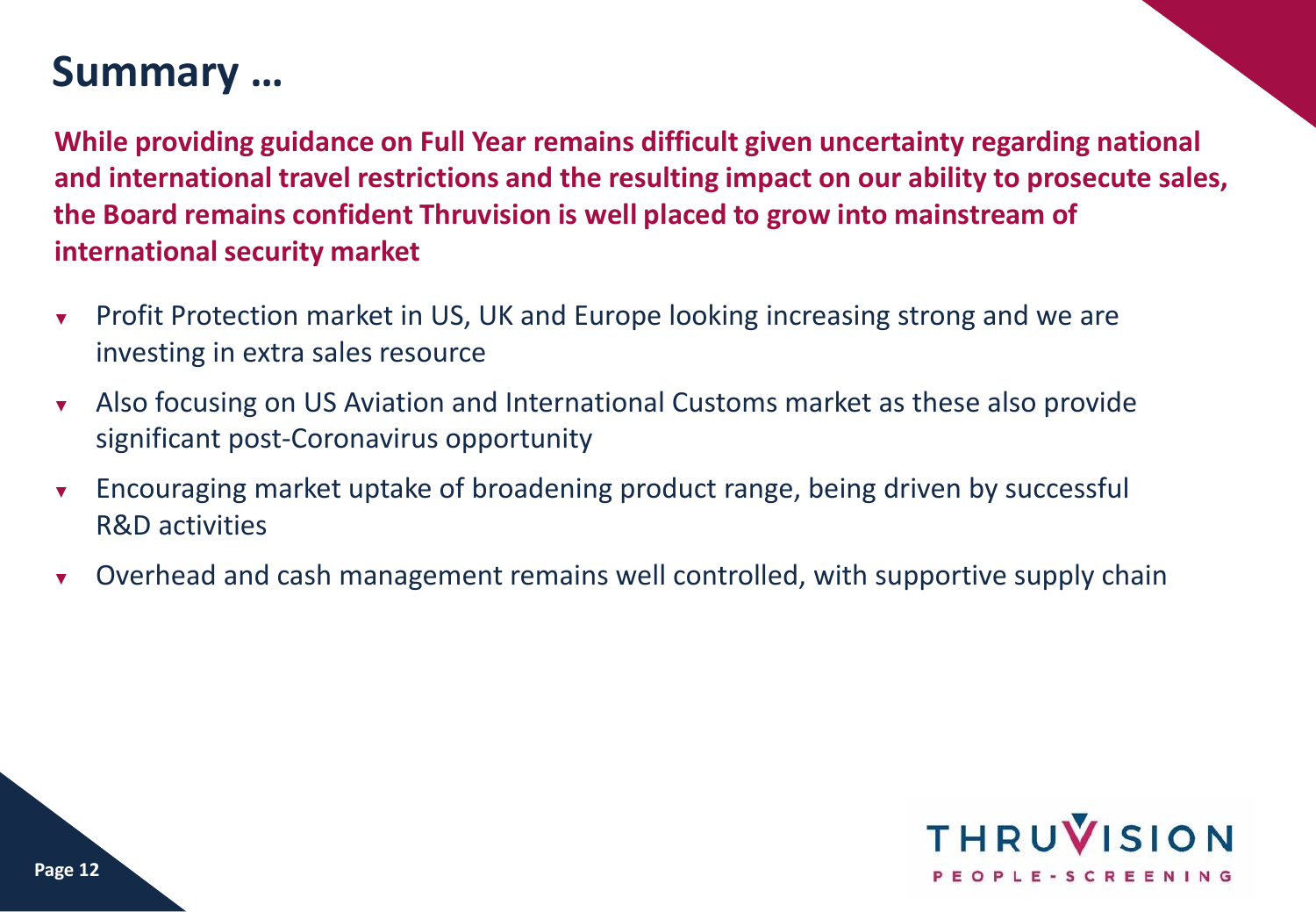## **Support slides**

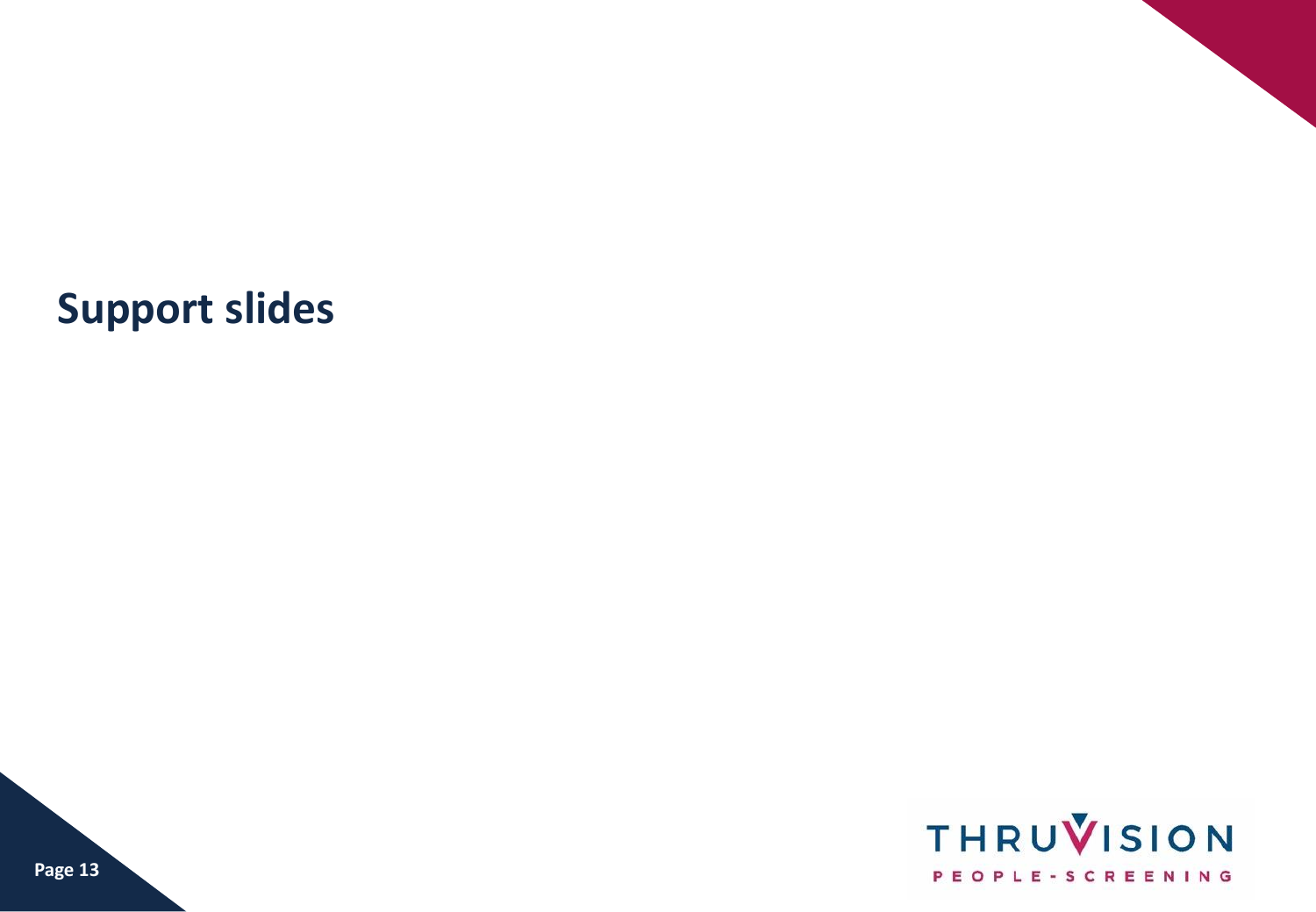# **Highly effective detection performance**

### **Reliably detects metallic and non-metallic item as small as 3cm x 3cm**



**Thruvision sees a person's body heat through clothing. Concealed items block that heat allowing the camera to see them**

**THRUVISION** PEOPLE-SCREENING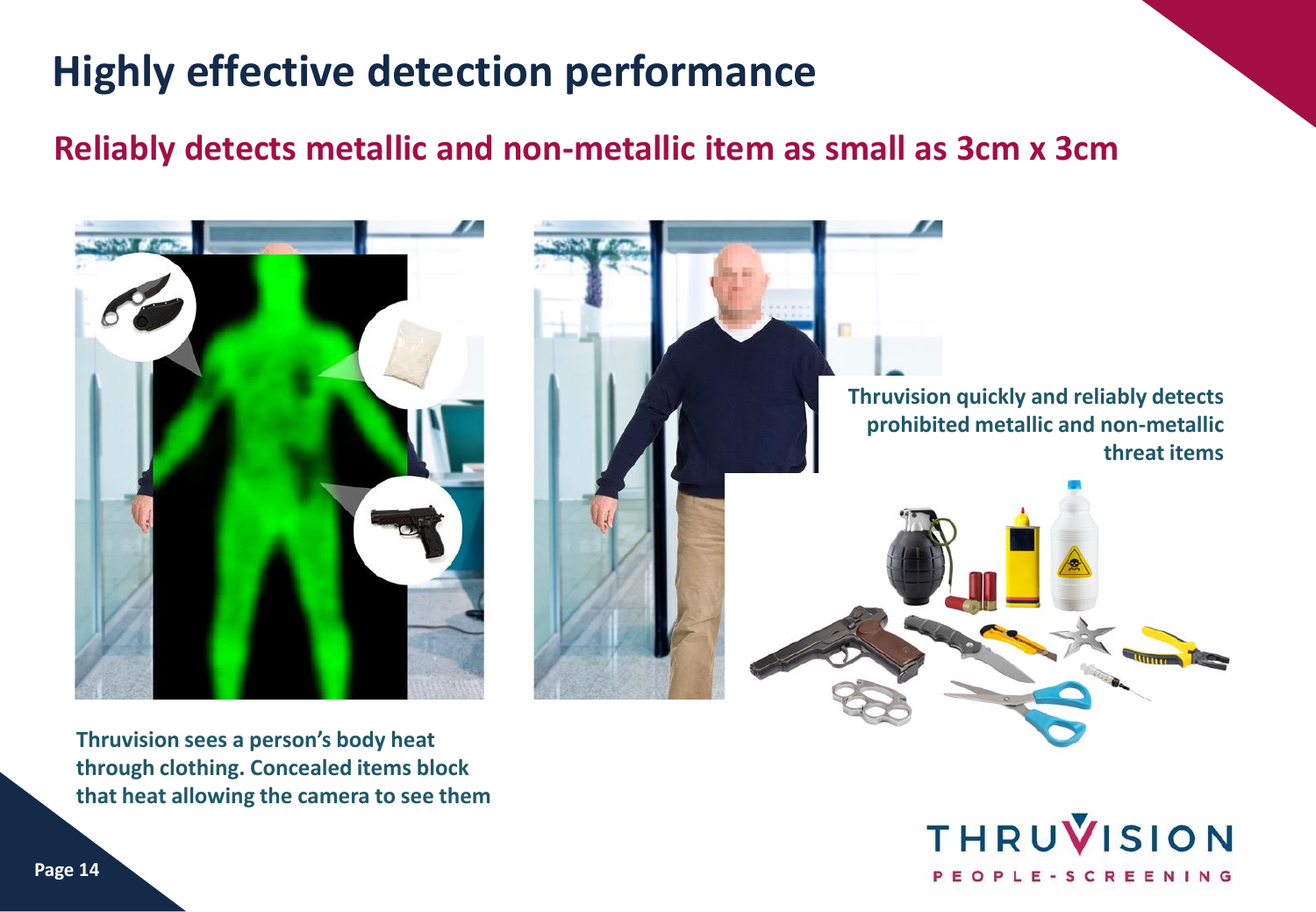## **Completely Safe … the science**

### **Innovative new "body heat" video camera technology**



PEOPLE-SCREENING